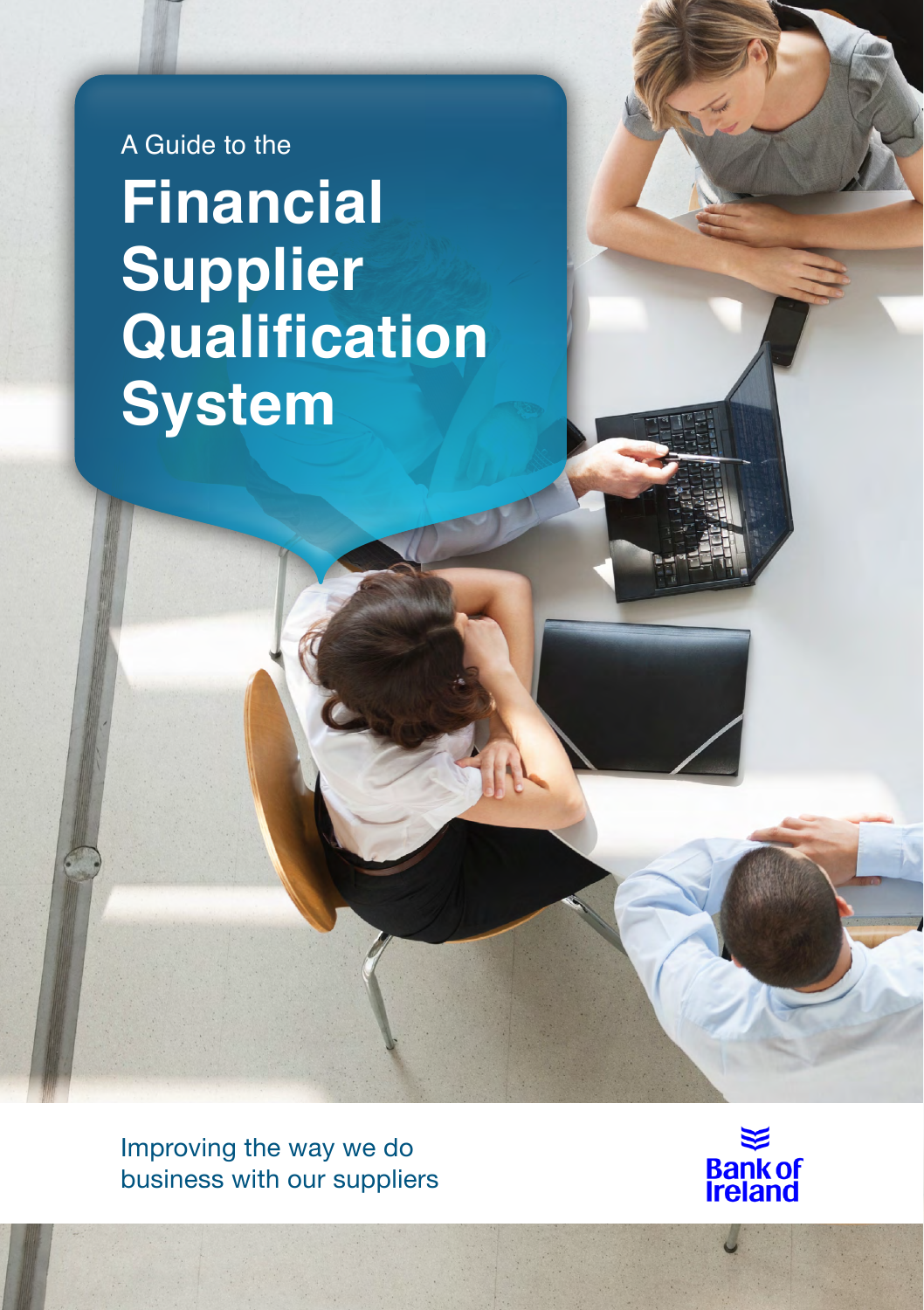Bank of Ireland Group is committed to introducing responsible business practices that make it easier for our suppliers to do business with us.

To support this commitment, we are part of the Financial Supplier Qualification System (FSQS) Community. It is designed to standardise and manage our requests from multiple Financial Services Companies for compliance and assurance data.



As the regulatory environment becomes more complex, it's important that we can demonstrate to our stakeholders that we're working responsibly with our suppliers to minimise risk and protect customers. FSQS provides a standard and simple mechanism for collecting and managing supplier assurance information across the Group and across the wider Financial Services community.

The FSQS is an integral part of our sourcing process. Our Sourcing Specialists use the system to find pre-qualified suppliers to

be considered for new business. Qualified supplier status gives visibility across our Procurement process and, therefore, creates potential new business opportunities.

## Benefits for suppliers

- $\triangleright$  A single online process to submit assurance and compliance data – reducing duplicate requests from the Group and other financial services companies.
- ▶ Compliance requirements which are proportionate to the products and services being provided.
- $\triangleright$  An online supplier profile which can be updated throughout the year to demonstrate your ongoing compliance with key policy requirements.
- ▶ Qualification means you won't have to provide assurance information each time you bid for business with the Group or other members of the FSQS Community.

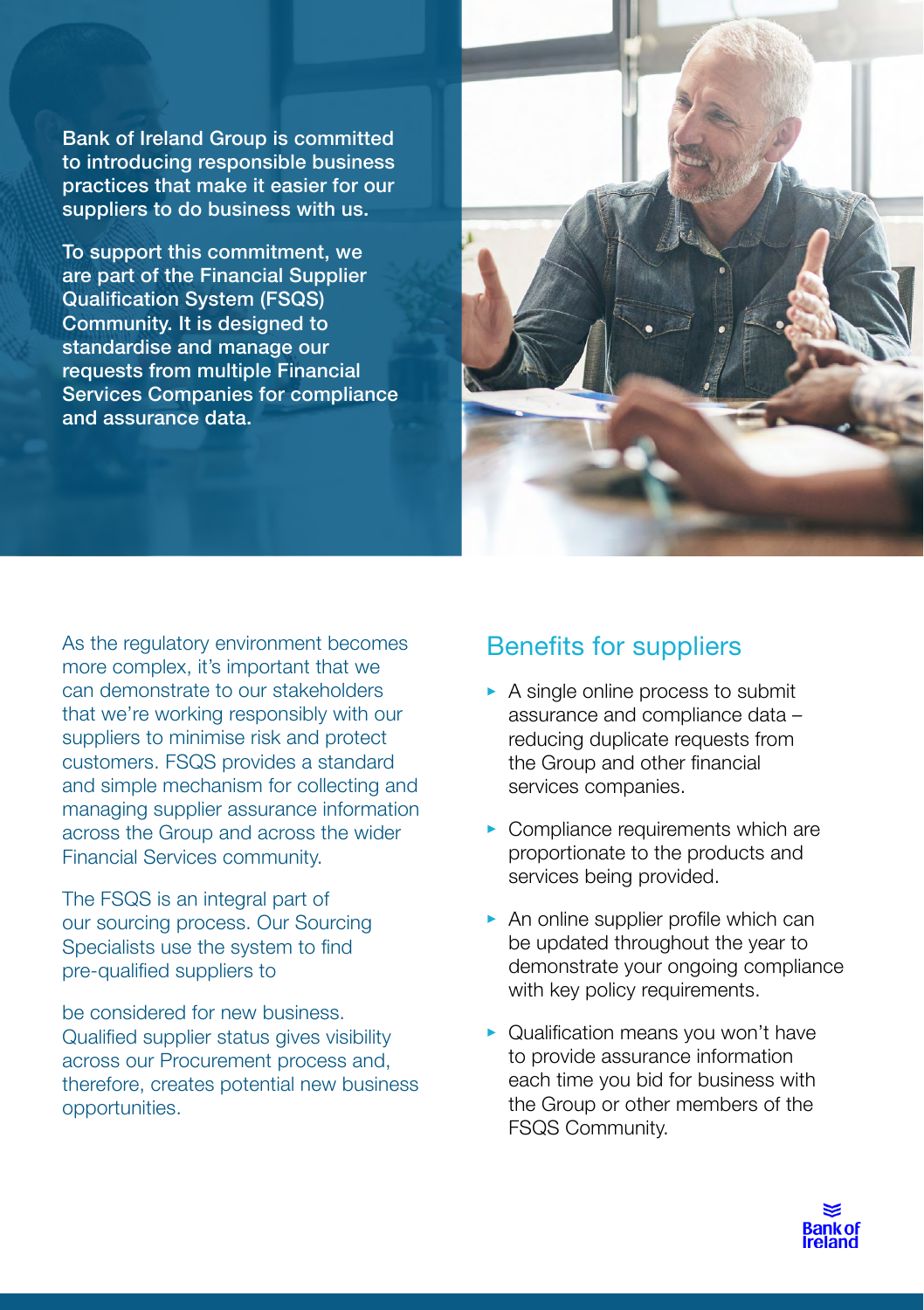## How to gain qualification

There are two levels of qualification. Stage 1 Qualification covers high level company information and Stage 2 looks in more detail at additional compliance and policy requirements.

## A simple two-stage process

## Stage 1 Qualification

Suppliers will receive an email invitation to complete an online questionnaire. The invitation will come from Hellios, an external partner, who has been appointed to collect and administer the data on behalf of the Group and the FSQS Community. The questionnaire should take around one hour to complete. This information will allow us to determine whether your organisation only requires Stage 1 Qualification or is required to complete the Stage 2 assessment.

### Stage 2 Qualification

Stage 2 requires the completion of a more detailed online assessment and has the options for you to upload evidence to support your application. This stage typically covers your policies and practice in areas such as:

- À. Anti-Bribery
- **Sanctions** Í.
- Remuneration
- Customer Treatment К
- Information Security ×
- Cyber Security ь
- Records Management j.
- Anti-Money Laundering ь
- Health & Safety  $\mathbf{r}$
- Whistleblowing ĥ.
- Business Continuity Í.
- Í. Diversity & Inclusion
- Environmental

For those organisations where Stage 2 of the process is required an annual fee of £1650 (plus VAT) is payable directly to our external partner Hellios. Micro, and small organisations are fully subsidised by the community with no fee payable and medium sized organisations are 50% subsidised.

Following Stage 2 qualification, the Group may wish to conduct further assurance activities including an on-site audit. This will be conducted by Bank of Ireland Group and will incur no further fees.

## Timelines for qualification

Typically, we find that it takes between four to six weeks to attain qualification. For exact timelines, existing suppliers should refer to the deadline dates in the Hellios email communications.

If you are being asked to apply as part of a tender process, then please refer to your Bank of Ireland Group Procurement Category Manager who will confirm completion deadlines.

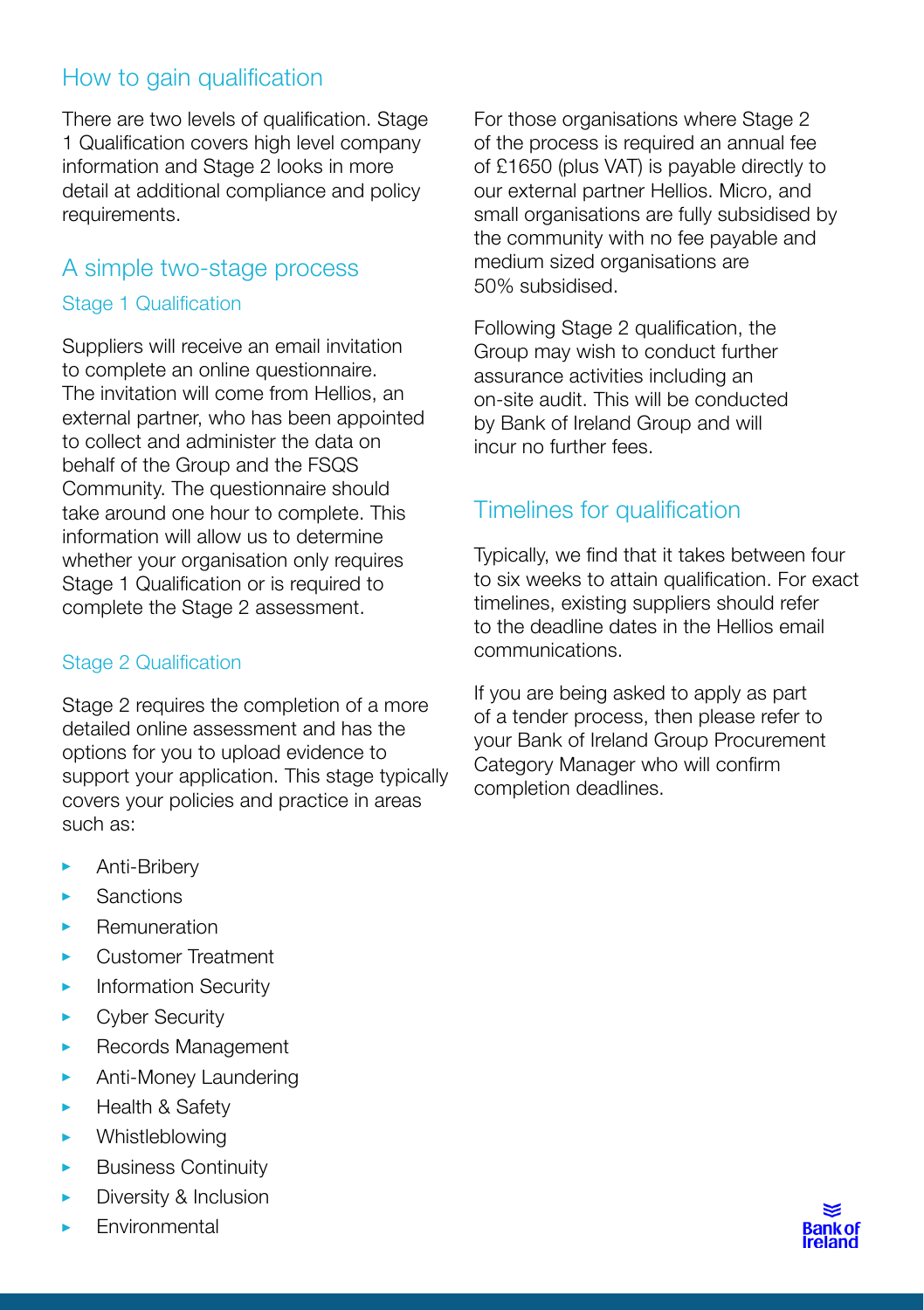# FAQs

There are two levels of qualification. Stage 1 Qualification covers high level company information and Stage 2 looks in more detail at additional compliance and policy requirements.

## Why does the Bank of Ireland Group use the Financial Supplier Qualification System?

Suppliers told us that our process for collecting compliance and assurance information was complex and time consuming. An online system simplifies the process for suppliers to submit information and prevents suppliers receiving multiple requests from the Group, and other financial services companies, who are part of the FSQS for qualification data. It is also important that we (your organisation and the Group) can demonstrate to our stakeholders that we are working together responsibly to minimise risk across our supply chain to protect our customers. As the regulatory environment we operate in becomes more complex, it is vital that we have a robust system in place to support the collection and maintenance of Supplier Assurance data and respond to regulatory change.

### Who is Hellios?

Hellios Information Management Ltd is a UK based company. The team has extensive experience in collecting and maintaining supplier data on behalf of a number of global and UK companies.

### What is the role of Hellios?

Bank of Ireland Group subscribe to the FSQS, which Hellios use to collect and administer Supplier Assurance related data. Hellios collect and check the data provided by suppliers and ensure the data is maintained on the Financial Supplier Qualification System. Hellios is an approved supplier of the Bank of Ireland Group.

Hellios does not assess a supplier's suitability for qualification. That decision rests with Bank of Ireland.

### Do we have to register each of our legal entities separately?

Yes, your organisation is required to register any legal entity that submits an invoice to Bank of Ireland Group.

#### Can any supplier apply for qualification?

No, qualification is by invitation only, either by Bank of Ireland Group or one of the other companies who subscribe to the FSQS.

#### Will other suppliers have access to the information we provide?

No, other suppliers will not have access to the information you provide.

### Will assurance information be available across Bank of Ireland Group?

Yes, one of the benefits of the FSQS is that suppliers' assurance information will be available to other areas in the Bank of Ireland Group. This will reduce requests for duplicate information from the Group.

#### Will I be asked to provide pricing information on my company's products and services?

No, your organisation will not be asked to provide any commercial information of this nature.